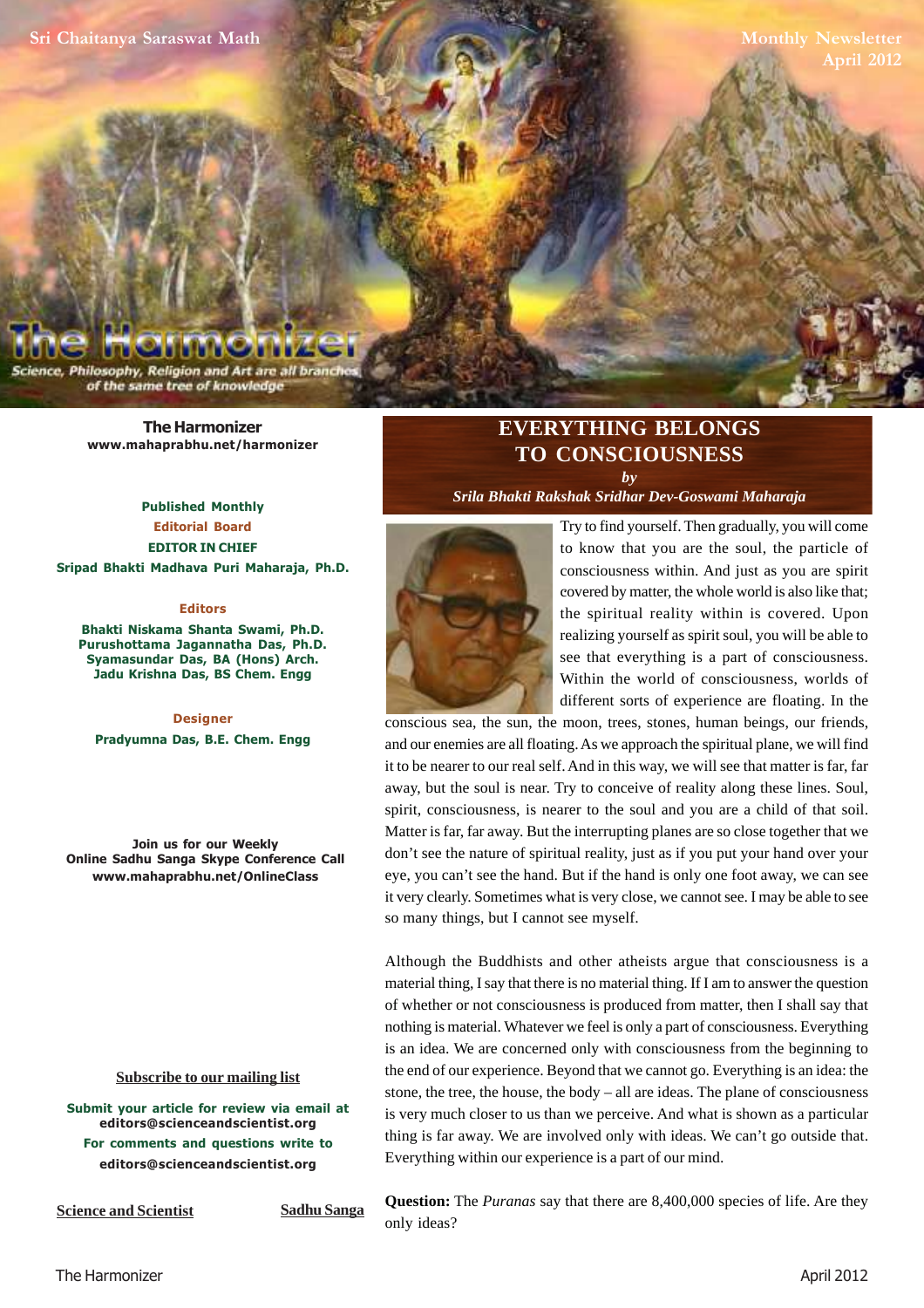**[Srila Sridhar Maharaja](http://www.scsmath.com/docs/sridhar_maharaj.html):** All ideas. Consciousness is always in the primary position. Yet these ideas are real, because they are also originally present in the spiritual reality, *Vrindavana*. Nothing is eliminated in our conception of reality; everything is harmonious. Everything has its proper position; nothing is to be eliminated. The only thing necessary is harmony. Only our outlook, our angle of vision, needs to be changed. But in order to have that kind of vision, we must give up being self-centered. Both exploitation and renunciation must be given up. These two things cause this hallucination. Everything has its contribution to the service of the supreme Center, and if we can understand that, we become free from this relative world. The material world is a reflection of the spiritual world. There is undesirability here. From *Brahma*, who holds the highest position in this universe, to the lowest creature *abrahma-bhuvanal lokah*, everyone is prone to misconception. On the other hand, everything in *Vrindavana* contributes towards the pastimes of Radha-Govinda. Everything in *Vrindavana* is Krishna conscious; every tree, creeper, and shrub. How can they be useless or ordinary shrubs and creepers? Uddhava is the greatest devotee of Krishna and he aspires to take birth as a creeper or a shrub in *Vrindavana*. What then, is the value of the shrubs and creepers of Vrindavana. Should we think that Uddhava's aspiration is imaginary or theoretical, with no practical value?



*Everything has its proper position; nothing is to be eliminated. The only thing necessary is harmony. Only our outlook, our angle of vision, needs to be changed. But in order to have that kind of vision, we must give up being*

*self-centered. Both exploitation and renunciation must be given up. These two things cause this hallucination. Everything has its contribution to the service of the supreme Center, and if we can understand that, we become free from this relative world. The material world is a reflection of the spiritual world. There is undesirability here.*

 **[– Srila Bhakti Rakshak Sridhar Dev-Goswami](http://www.scsmath.com/docs/sridhar_maharaj.html) Maharaja**

#### **REALITY IS NOT EXPLAINABLE BY THE LAWS OF NATURE** *A Discussion between Prof. Michael J. Behe and [Srila Bhaktisvarupa Damodara Goswami Maharaja \(T. D. Singh, Ph.D.\)](http://mahaprabhu.net/sadhusanga/blog1.php/2009/10/01/affectionate-guardians)*



**Prof. Michael J. Behe (Henceforth MJB):** Welcome [Dr. T. D. Singh](http://mahaprabhu.net/sadhusanga/blog1.php/2009/10/01/affectionate-guardians).

**[Dr. T. D. Singh](http://mahaprabhu.net/sadhusanga/blog1.php/2009/10/01/affectionate-guardians) (Henceforth [TDS](http://mahaprabhu.net/sadhusanga/blog1.php/2009/10/01/affectionate-guardians)):** Happy to see you Prof. Behe. As a token of respect we brought a silk garland for you from India.

**MJB:** Wow, thank you very

much. And it's red, white and blue.

**[TDS](http://mahaprabhu.net/sadhusanga/blog1.php/2009/10/01/affectionate-guardians):** Recently, I visited the University of Illinois at Urbana Champaign and stayed in the campus for a few days. I found that there are more than 500 Indian students there, mostly engineering students.

**MJB:** Five hundred you say?

**[TDS](http://mahaprabhu.net/sadhusanga/blog1.php/2009/10/01/affectionate-guardians):** Yes. (Points to Abhishek Tiwari) He is a graduate student at the campus there. He just finished his second semester.

**MJB:** I think that if it weren't for Indian and Chinese students, American universities wouldn't have any students at all. At least not graduate students. That's very good. And the University of Illinois, Urbana is one of the best and prestigious campuses in the USA. Do you still work as a chemist?

**[TDS:](http://mahaprabhu.net/sadhusanga/blog1.php/2009/10/01/affectionate-guardians)** No, I am not working as a chemist now. I am working fulltime on the interface between science and religion.

**MJB:** Interface between science and religion?

**[TDS](http://mahaprabhu.net/sadhusanga/blog1.php/2009/10/01/affectionate-guardians)**: Yes. I am active in promoting dialogue between science and religion in an attempt to help solve many difficult issues of human concern such as the search for ultimate reality, understanding life's purpose and meaning, and creating lasting world peace. These activities keep my interest in science alive. Also, I'm pretty active in the field of interreligious dialogue for world peace. I don't know whether you are familiar with them but I participate often with interreligious groups, like Council for a Parliament of the World's Religions (CPWR), World Conference of Religions for Peace (WCRP), and United Religions Initiative (URI). I also try to introduce the importance of science and religion dialogue in interreligious gatherings.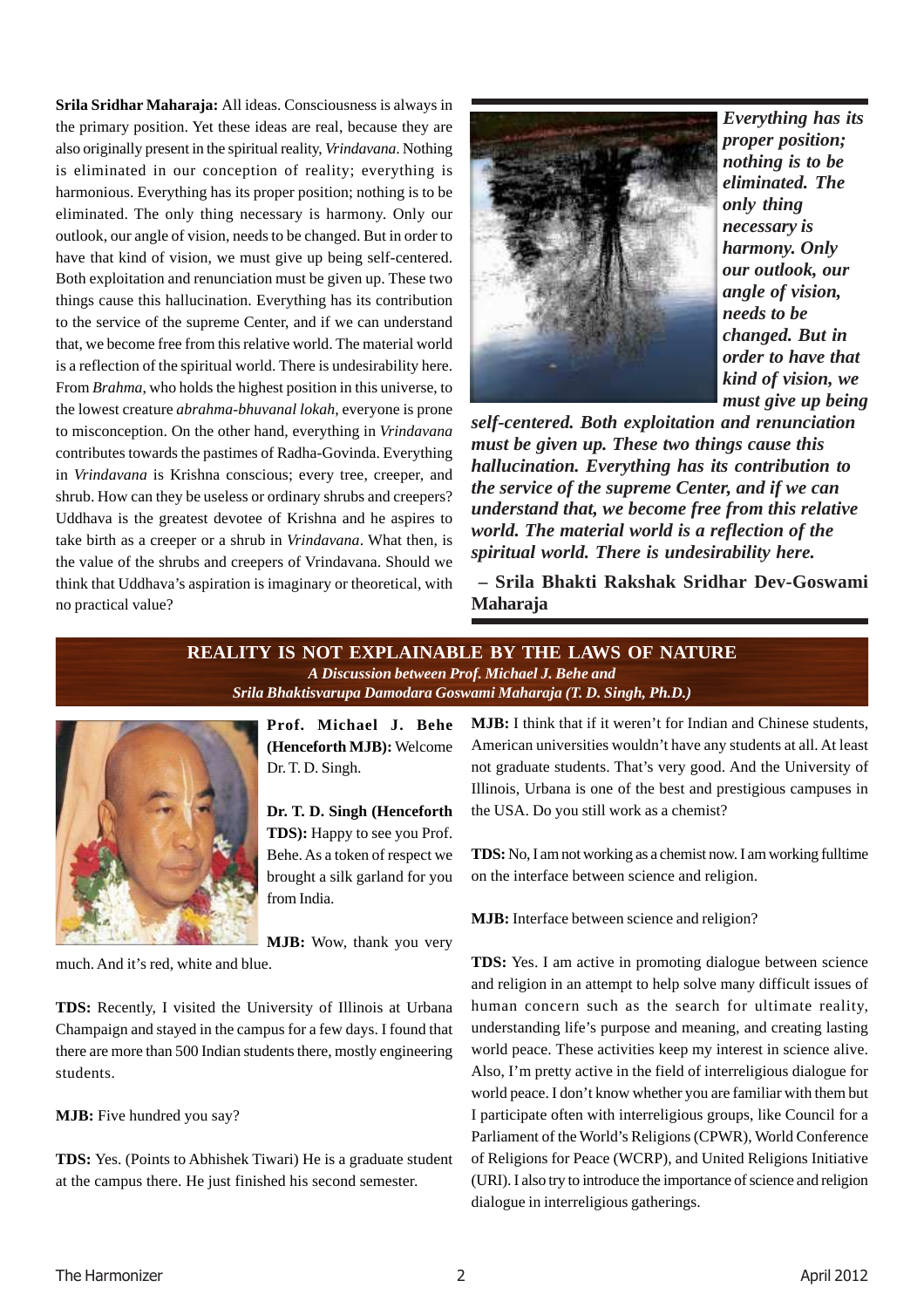Your views about life, especially on the Darwinian conception of evolution, are quite strong. [1] I think there are very few scientists like you in the world who speak so strongly with great commitment. In the Indian religious tradition, called *Vedanta,* we also have a different type of conception than the Darwinian viewpoint on evolution of life.

One thing I find very interesting while interacting with many physicists is that they often talk of "fine-tuning" regarding the physical constants of the universe. They acknowledge that the world is fine-tuned; however they don't speak of any conception of God. They don't directly say God. They use the word "finetuning" in terms of the values of the physical constants like the speed of light, Planck's constant, gravitational constant, and so on (see the Table below). Even the masses of electrons and protons

| Speed of light                   | $2.99792458 \text{ X } 10^8 \text{ ms}^{-1}$                  |
|----------------------------------|---------------------------------------------------------------|
| <b>Magnetic Constant</b>         | $1.25663706144 \times 10^{-6}$ Hm <sup>-1</sup>               |
| <b>Electric Constant</b>         | $8.854187817 \times 10^{-2}$ Fm <sup>-1</sup>                 |
| Charge of electron or proton     | $\pm 1.60217733 \times 10^{-19}$ C                            |
| <b>Rest mass of electron</b>     | 9.1093897 X $10^{-31}$ Kg                                     |
| <b>Rest mass of proton</b>       | $1.6726231 \times 10^{-27}$ Kg                                |
| <b>Rest mass of neutron</b>      | 1.674929 X $10^{-27}$ Kg                                      |
| <b>Electronic radius</b>         | $2.81794092 \times 10^{-15}$ m                                |
| <b>Planck constant</b>           | 6.626076 x $10^{-34}$ J s                                     |
| <b>Boltzmann</b> constant        | 1.380658 X 10 <sup>-23</sup> J K <sup>-1</sup>                |
| Avogadro constant                | 6.0221367 X $10^{23}$ mol <sup>-1</sup>                       |
| <b>Loschmidt constant</b>        | $2.686763 \times 10^{25}$ m <sup>-3</sup>                     |
| Molar gas constant               | 8.314510 JK $\cdot$ <sup>1</sup> mol <sup>-1</sup>            |
| <b>Faraday constant</b>          | 9.6484531 x $10^4$ C mol <sup>-1</sup>                        |
| <b>Stefan-Boltzmann constant</b> | 5.67051 x $10^{-8}$ W m <sup>-2</sup> K <sup>-4</sup>         |
| <b>Fine structure constant</b>   | $7.2973531 \times 10^{-3}$                                    |
| <b>Rydberg constant</b>          | $1.0973731534 \times 10^7 \text{ m}^{-1}$                     |
| <b>Gravitational constant</b>    | 6.67259 x 10 <sup>-11</sup> N m <sup>2</sup> kg <sup>-2</sup> |
|                                  |                                                               |

*Some of the unique physical constants of our universe. If the value of these physical constants had been slightly different the universe would have been very different. That makes many think that our universe is very special and has a purpose.* **[2], [3]**

are arranged in such a way that nature is very fine-tuned. They don't say anything directly about God. But in your analysis you say that there is an intelligent design and thus a designer. To me fine-tuning and intelligent design aren't that much different, at least from the spiritual perspective. I was wondering if you could give a brief explanation of intelligent design. Is "intelligent design" the same thing as "fine-tuning"?

**MJB:** Is intelligent design the same thing as fine-tuning? I think they can be understood in different ways. With fine-tuning, one is saying that the conditions of the universe are sufficient to permit life. That is, if the universal conditions were a little different, life couldn't exist. But when you say that something was designed, you're looking at the thing itself, not outside factors, and saying how the parts of the system itself and the structure itself are put together strongly suggesting that somebody arranged them in a certain way. So we might say that, for example, you had a lawn mower to cut the grass. You might say that the laws of the universe are necessary for the lawn mower to work. And if the charge on the electron was different, or the chemical reactivity of oxygen and gasoline were much different, then this structure wouldn't be able to work. So the laws of the universe permit it to work, and they might even be simply necessary for it to work. If they had changed just a little bit, the lawn mower might not work. But that fine-tuning is not enough to explain why the lawn mower works.



*... in order to explain the faces of the presidents in the mountain (refering to Mount Rushmore) you have to invoke more than just the strong and the weak forces of nature. You would have to say somebody came along*

*with a chisel or a jackhammer, or something, and actually carved those faces. They are not explainable by general principles, like the laws of nature.*

### **- Prof. Michael J. Behe**

You would have to say this particular bolt had to be this shape and the spark plug had to be this shape, and there are no general laws, not even any general initial constants, that explain that lawn mower. And in my thinking, many of the structures of biology are more like the lawn mower. Universal laws and constants, and so on, are required for them to work, but they are not sufficient to explain how they got to be the way they are.

Another example I sometimes give is that of Mount Rushmore. Have you ever heard of Mount Rushmore?

**[TDS](http://mahaprabhu.net/sadhusanga/blog1.php/2009/10/01/affectionate-guardians):** Where is Mount Rushmore?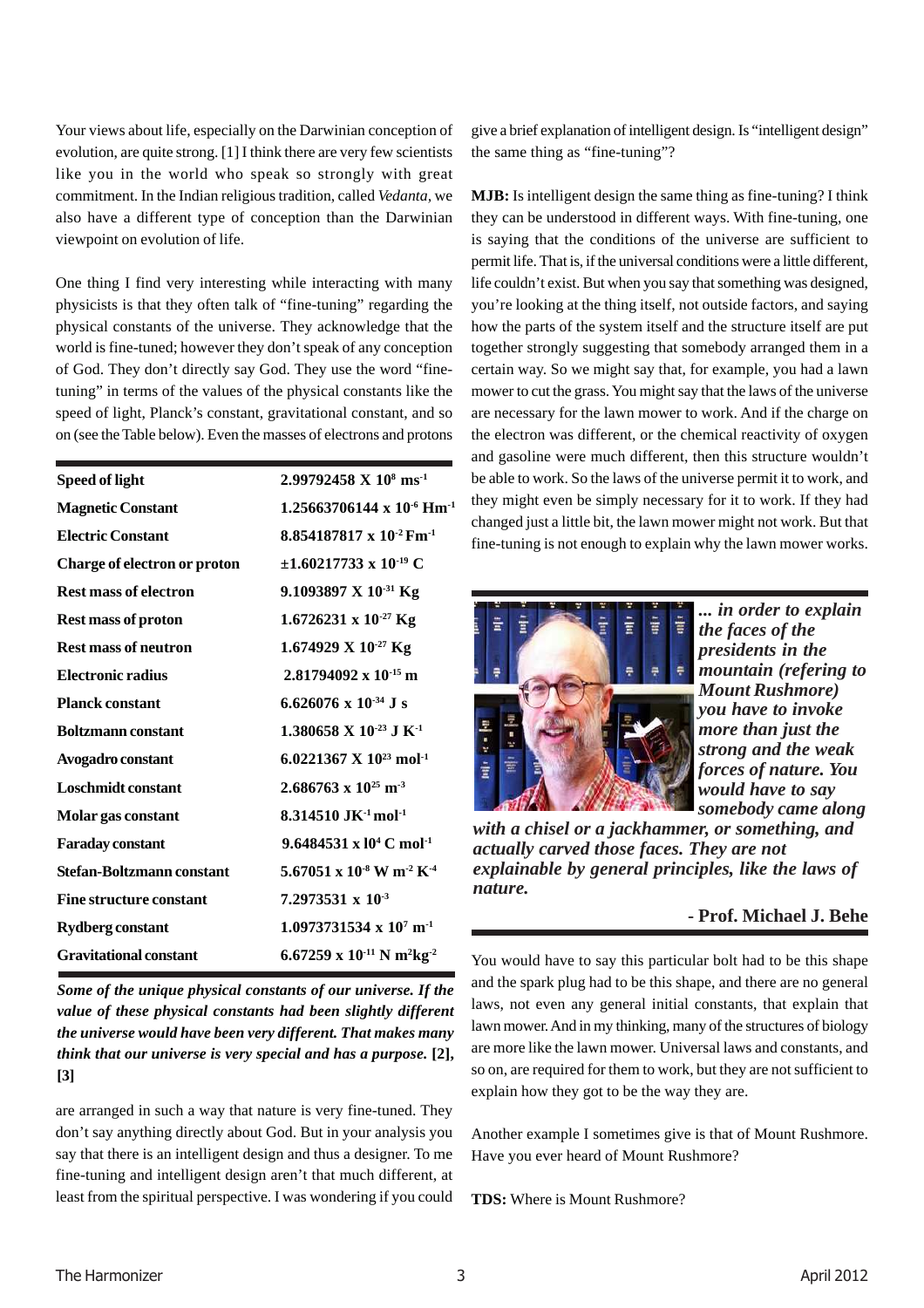**MJB:** It's in South Dakota. There's a picture there. (Points to a picture of Mount Rushmore on the wall.)

**[TDS](http://mahaprabhu.net/sadhusanga/blog1.php/2009/10/01/affectionate-guardians):** Oh yes, the four U.S. Presidents.

**MJB:** Yes, the four presidents. (Both laugh.) I used it for a chapter in a book I wrote. Even in trillions of years, could these figures appear on the side of this mountain by chance? You can say that the mountain wouldn't exist if the structures, the strong and weak forces in the universe and electromagnetism weren't so. In other words, you wouldn't have a planet or a mountain without these forces. But in order to explain the faces of the presidents in the mountain you have to invoke more than just the strong and the weak forces of nature. You would have to say somebody came along with a chisel or a jackhammer, or something, and actually carved those faces. They are not explainable by general principles, like the laws of nature. So, I guess that's one way to distinguish fine-tuning from intelligent design.

#### **References:**

1. Behe, M.J. (1996). *Darwin's Black Box: The Biochemical Challenge to Evolution*, The Free Press, New York.

2. Ross, H. (2001). *The Creator and the Cosmos*, 3<sup>rd</sup> edition, Colorado Springs, CO, NavPress, pp. 145-157, 245-248.

3. Barrow, J.D. and Tipler, J.F. (1986). *The Anthropic Cosmological Principle.*

# **SUMMARY OF THE DEVELOPMENT OF CONSCIOUSNESS FROM SENSE-CERTAINTY TO PERCEPTION AND THEN TO UNDERSTANDING**

*by [Sripad Bhakti Madhava Puri Maharaja, Ph.D.](http://mahaprabhu.net/sadhusanga/blog1.php/2009/10/01/affectionate-guardians)*



In Sense-certainty, the being of the particular object of sense was found to belong to the universality of consciousness. This relationship between the universal truth of the object and its sensuous determinate particularity is called the Thing of

Perception, basically a Thing and its perceived properties. However, in perception it was concluded that the particular Thing is ultimately resolved into the unconditioned universality of the Understanding. Thus in both Sense-certainty and Perception the particular object or Thing proves to be essentially universality.

It is important to recollect the development that has taken place up to this point, i.e., the various moments and movements of thinking that constitute the activity, or dynamic essence, of what is called, in totality, consciousness or knowing. The full explication of what consciousness is in its completely developed form has not yet been reached, but only what may broadly be referred to as the first three stages (Sense-certainty, Perception, Understanding) in the complete activity that will be necessary

and sufficient to adequately comprehend consciousness. When the movement of consciousness is completed, the development will continue onward to the stages of Self-consciousness, Reason, and Spirit.

From these first two chapters, the basic nature or intellectual milieu in which Reality is to be comprehended by philosophy may be seen. Essentially it is in the dynamic of thinking, i.e. process itself. The activity of rational thinking reveals the determinate activity that constitutes "knowing" or being conscious of an object, when we perceive a thing, and when we understand things. This grasp of Reality as essentially process, activity, or dynamic thought is not abstractly related to a static given objective world outside of that dynamic. The object, the thing, and so on. is, itself, wholly integrated within the process of knowing, although this is not yet fully the case at this point in the development of knowing thus far. There still remains the unresolved opposition of consciousness *and* object at this stage.

It may be noted that the modern "process philosophy" espoused by philosophers such as Whitehead, Hartshorne, Rescher, and so on consider reality not so much as static substance but as active process, was actually already finely developed by Hegel in his system. The test the more modern version has to pass, is whether it approaches the systematic comprehensiveness that is found in Hegel. In essence, the test is to determine if they reach the level of the Concept, i.e. the conceptual unity of being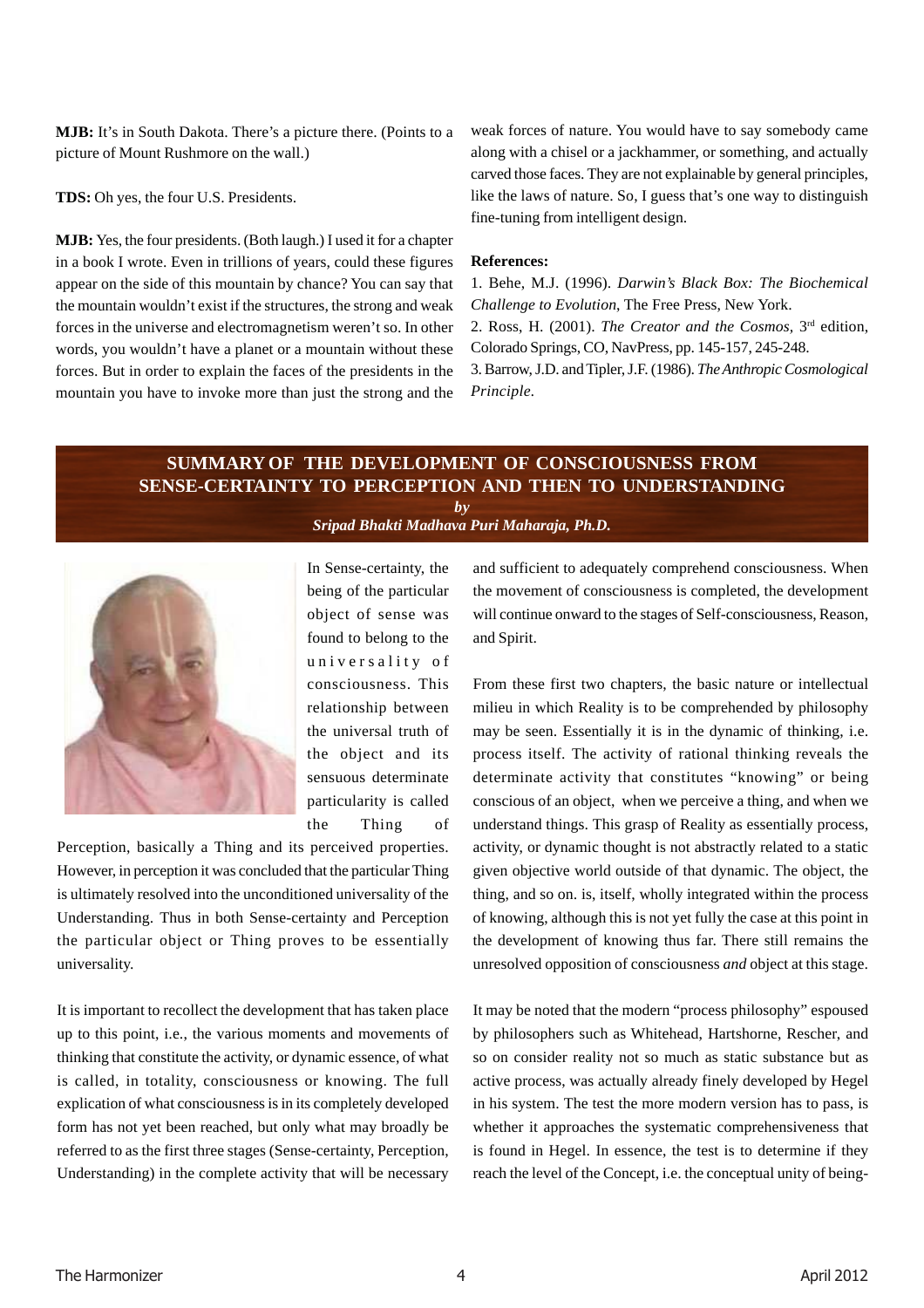for-self and being-in-itself, to achieve Truth in and for itself. However, such a comparative study may only be done after completing a thorough study of Hegel.



Philosophy is generally considered an unsystematic activity that proceeds by reasonable-sounding claims and counter-claims. Hegel, on the other hand, shows how philosophy may be systematized and establishes a scientific method for its development, so that the merit and place of all that is presented in the name of philosophy may be fairly judged.

The aim, of course, is to make philosophy as reputable a method of acquiring knowledge as the physical sciences have become. How far an actual Science of Philosophy can be universally accepted, depends on understanding the Scientific Concept of Philosophy and maintaining that as the standard by which all philosophy is done – similar to the scientific methodology that is standard in the physical sciences.

Before going on, it is important to recognize the particular "pattern" that consistently arises throughout the development, namely, (1) dialectical relationship, and (2) sublimation (also called, sublation). A dialectical relationship is established between *opposing* elements or moments, essentially on the basis of the negative relationship or negativity of such moments. Sublimation is the unifying of the totality of moments and movements in a particular dialectical relationship as a higher (in the sense of comprehending or including that which is within it) universality or Truth. Thus, for instance, the various opposing perspectives or aspects of perception were unified as a totality in the unconditioned universal. This took place through the dialectical relationship between being-for-itself and being-initself resolving into unconditioned universality. In this way the universality is something more than just the collection of parts (moments and movements), which thus supersedes them, while at the same time preserving them as its own content. This is a much better explanation of Hegel's method than the formal notion of thesis-antithesis-synthesis that is ordinarily given as an explanation. Furthermore, it must be understood that the method is not what is normally understood by method, in the sense of something that is applied to an already existing matter. Rather the method or, perhaps more appropriately, pattern emerges *after* the subject matter develops itself, arising from the nature of the intrinsic dialectical relationship that the various moments of the subject-matter have with respect to one another.

The next significant feature of the development that has been presented so far is that consciousness or knowing has become integrally entwined or interwoven into the object of sensecertainty, as well as the Thing of perception, and the universal of understanding. The being of the object of sense-certainty is both identical with and distinct from consciousness itself. The Thing of many properties is both held together and differentiated by consciousness in its relationship to its object. In fact, the Thing as a unified object or One is, itself, tied up with the entire movement of the development as a whole, i.e., including consciousness. Once the details of the process of perception are known, the fallacy of empiricism as mere perceptual knowledge is revealed, viz., that perception on its own cannot unify the properties it



alone deals with. It will be impossible to refer to a Thing without the additional underlying movement of rational thought that constitutes it as a One, i.e. rational thought

cannot be eliminated from empiricism. It is never merely a matter of simple sensuous apprehension.

The point is that consciousness is tied up with its object or thing, as well as the universal totality of the whole development that is called the unconditioned universal. This is important to know when trying to understand why it is called "unconditioned". Basically, 'conditioned' means to be dependent on or derivative from something *other* than itself. For example, water is liquid at standard pressure, under the condition that the temperature is between  $0^{\circ} - 100^{\circ}$  C. Thus its liquidity is a condition dependent upon the temperature. Here, one thing (liquidity) is dependent on another (temperature). In the case involving universality (as the totality of the moments and movements of consciousness) and Thing, in which that totality is taken as the object of consciousness, the object is implicated with the same consciousness as the consciousness for which it is object. This means that consciousness confronts consciousness, so that there is no real *other* to the object, thus it is not conditioned by anything other than itself. In this way it is characterized as unconditioned.